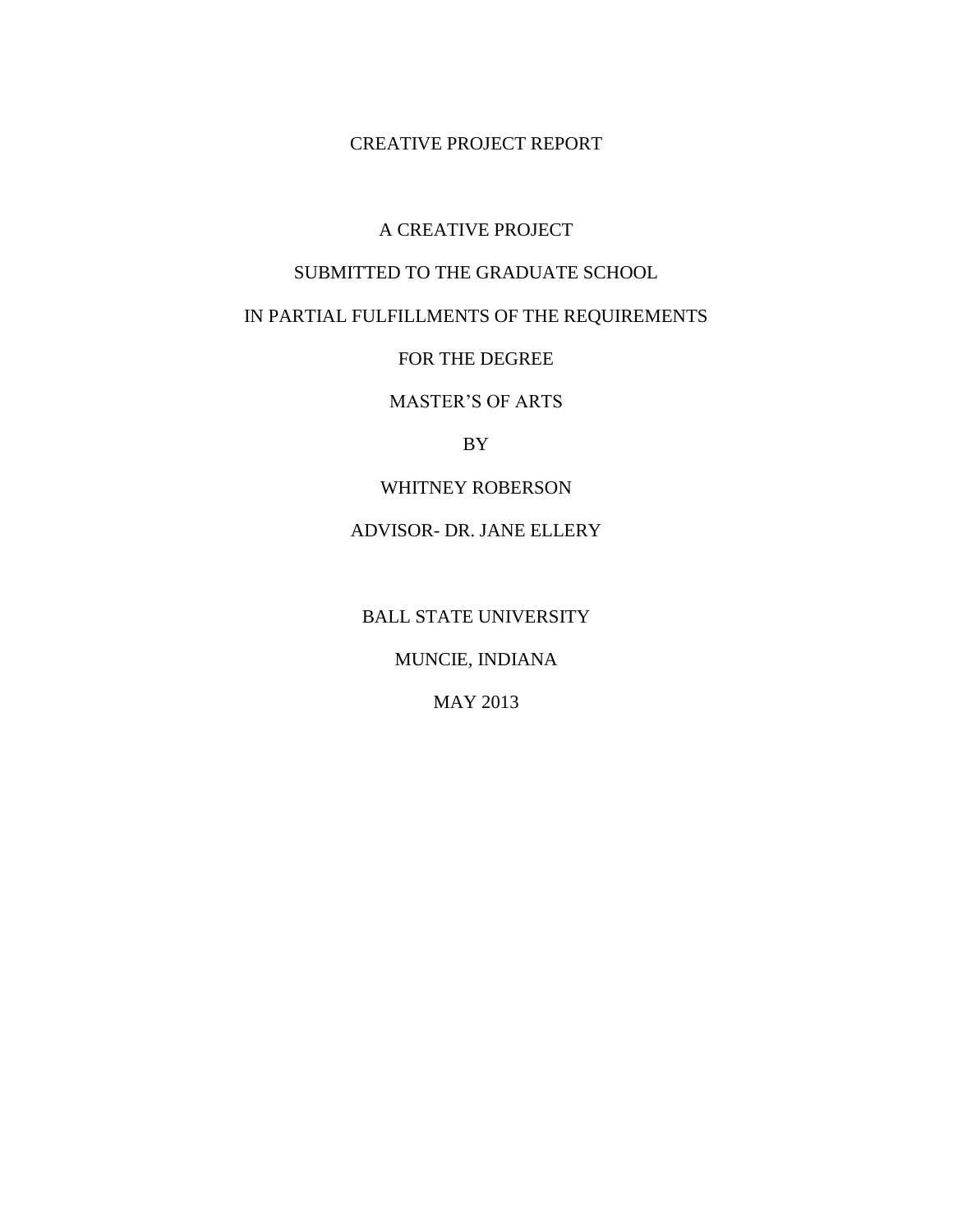Overview of the Issue

 Both national and local data collection has shown the serious state of sexual health practices in the United States. The World Health Organization describes sexual health as involving the mind, body and spirit of a person, as opposed to just physical. Another description from the organization explains that sexual health "…encompasses the problems of HIV and STIs/RTIs, unintended pregnancy and abortion, infertility and cancer resulting from STIs, and sexual dysfunction" ("Sexual Health", n.d.) . Unfortunately, the youth of this nation are not exempt from the negative consequences listed above. Interventions that will address the many aspects of sexual behavior among youth need to be implemented.

 To begin with, a look at youth on a national scale may bring some perspective to the nature of this issue overall. Across the nation, nearly half of students have been involved in sexual activity ("Youth risk behavior", 2011 ). Of the students who had had sexual intercourse before, just over six percent of them were under the age of thirteen during their first encounter. About one third of the students were using some form of contraception. A little over twelve percent of the thirtyfour percent sexually active admitted to taking no precaution against pregnancy. And "22% had drunk alcohol or used drugs before last sexual intercourse" ("Youth risk behavior", 2011 ). Interestingly enough, eighty-four percent of the students had been instructed about the risks and dangers of HIV/AIDS ("Youth risk behavior", 2011). It can easily be seen though, that teaching students about HIV/AIDS does not equate to a thorough education of all sexual matters.

 Some 2011 statistical data involving Indiana youth will hopefully bring some perspective to this issue as it relates to local students. Fifty-one percent have ever had sexual intercourse ("HIV, other STD", 2012). Forty – two percent did not use a condom the last time they had sex. Sixty-six percent of the students were not using the pill or any other contraceptive the last time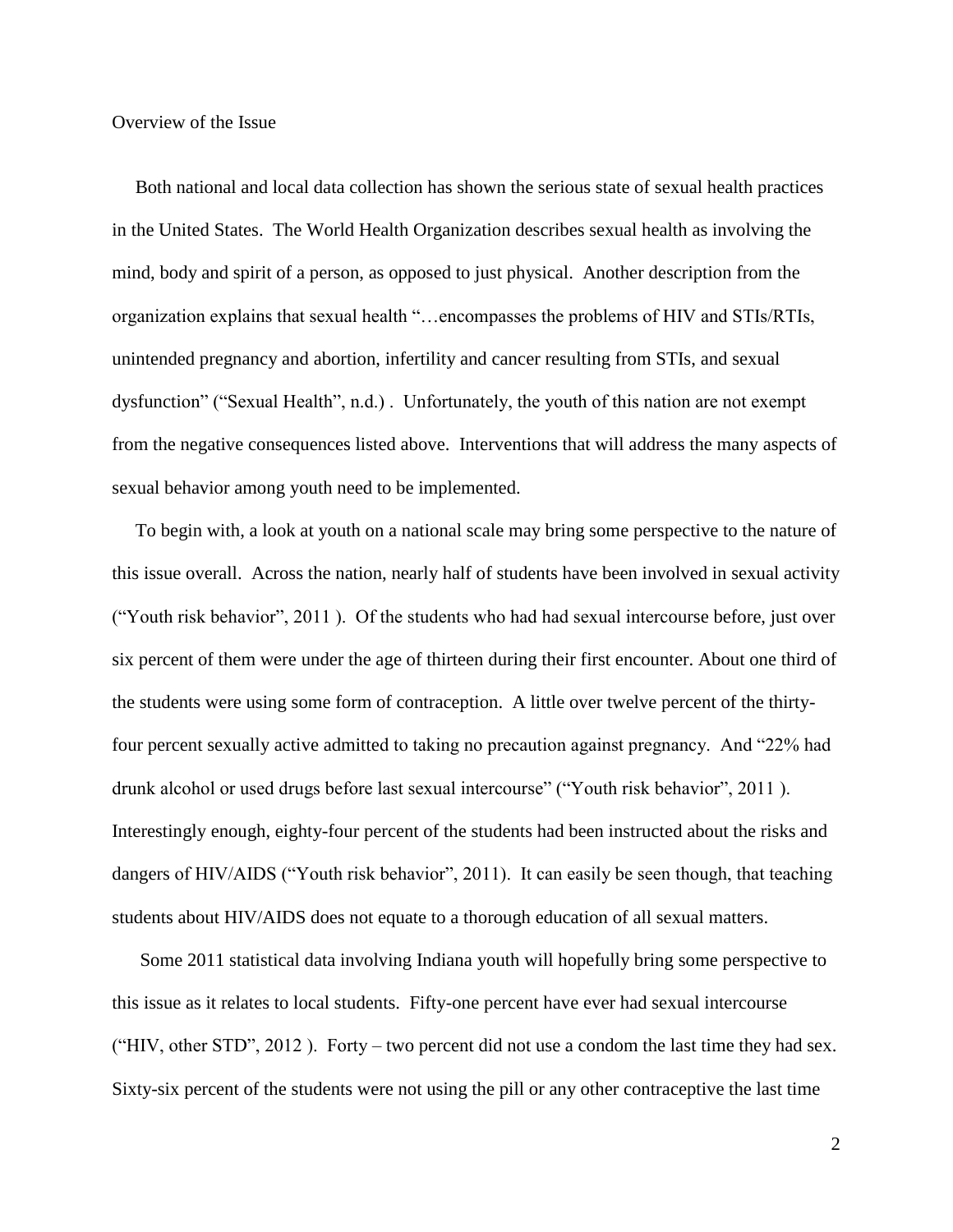they had sex. And "20% drank alcohol or used drugs before last sexual intercourse" (HIV, other STD", 2012). Similar to the national findings, a high percentage of the students were exposed to HIV/AIDS education. About a third of the students had lessons specifically related to condom use. And over ninety percent of the students were given information resources regarding, STIs, pregnancy, etc.

 The information gathered from both national and locals is indicative of a gap in connection. Some students are not receiving education regarding abstinence, STIs, pregnancy prevention, etc. These youth are living in an ignorant state and probably could not deduce healthy behavior for themselves. On the other hand, the students being exposed to sexual education are not being given its full scope. Both of these conditions are dangerous, as they leave students with a lack of resources and knowledge. The solution to the issue of risky sexual behavior by youth is twofold. First, students need to be introduced to a thorough education. As previously stated, most Indiana schools do provide some kind of health class with discussion of STIs. This method of educating the youth lacks comprehensive and interactive learning. Sexual health encompasses a series of lifestyle choices, of which students must be informed. By illustrating all of the factors involved with sex and allowing students to actively discuss these topics, more progress can be made. The other aspect to the issue of risky sexual behavior by youth is support. Young people must have safe, welcoming people and places in which they can receive help. These resources may include people such as parents, clergy, school counselors, and family doctors. The places may include local and school health clinics.

 By implementing programs similar to the Holistic Sexual Health Education workshop, community leaders can work to stand in this gap of education and support. In doing so, the youth of this nation will be more educated and empowered as they make decisions with their bodies.

3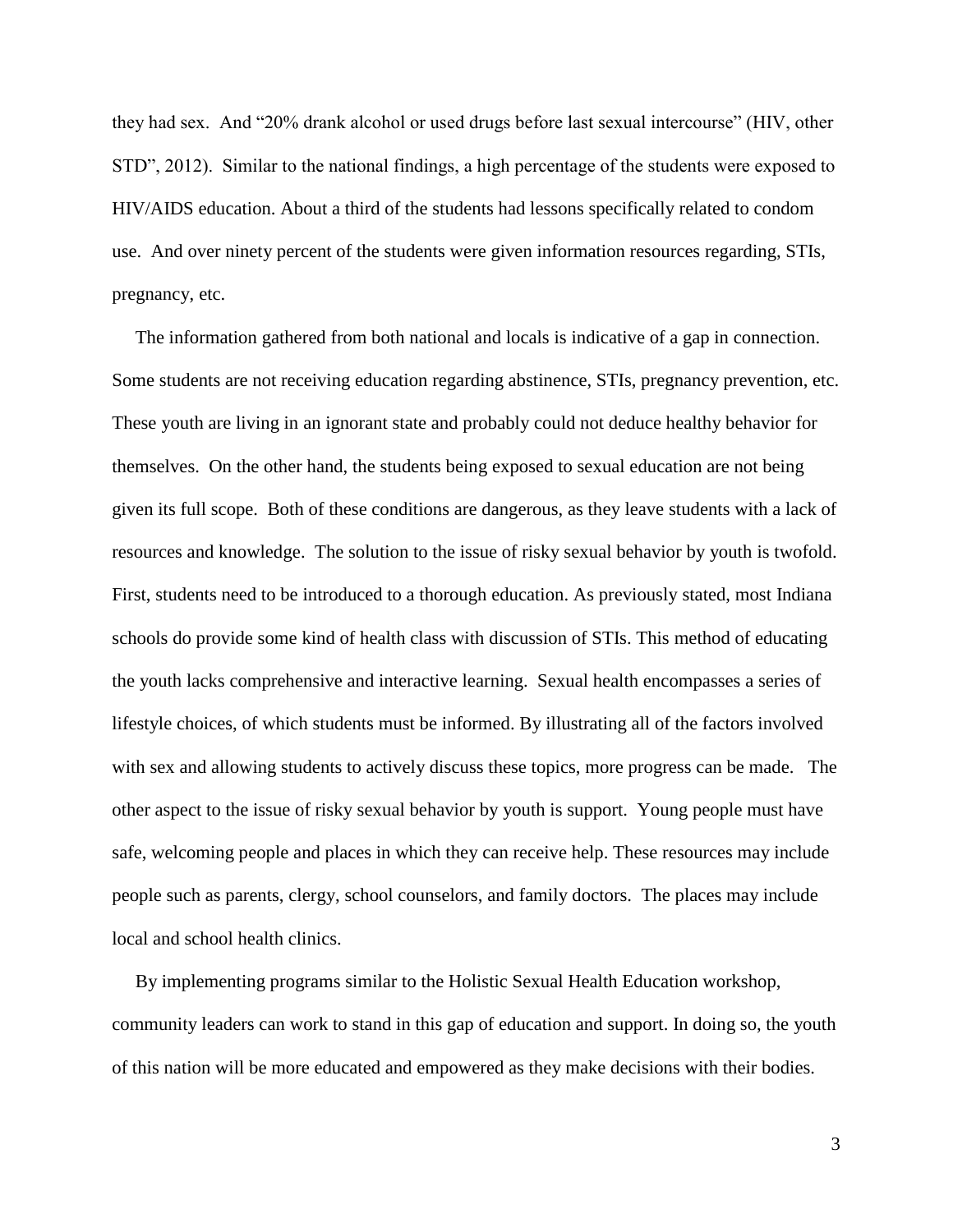### Conclusion

 The Holistic Sexual Health Education workshop exists in order to address all of the topics previously mentioned. The most effective manner in which the program reaches students, is the pro-abstinence emphasis integrated into the learning modules. As stated before, this program is comprehensive in nature, but the delaying of sexual activity is a very strong component of the curriculum. More and more studies are being conducted in support of this type of approach. The New York Times reported the positive results of University of Pennsylvania professor, Dr. John B. Jemmott III's related 2010 study. "In Dr. Jemmott's research, only about a third of the students who participated in a weekend abstinence-only class started having sex within the next 24 months, compared with about half who were randomly assigned instead to general health information classes, or classes teaching only safer sex." Being that the Holistic Sexual Health Education workshop may conducted over the course of several days, the prospect of longer lasting results is very promising.